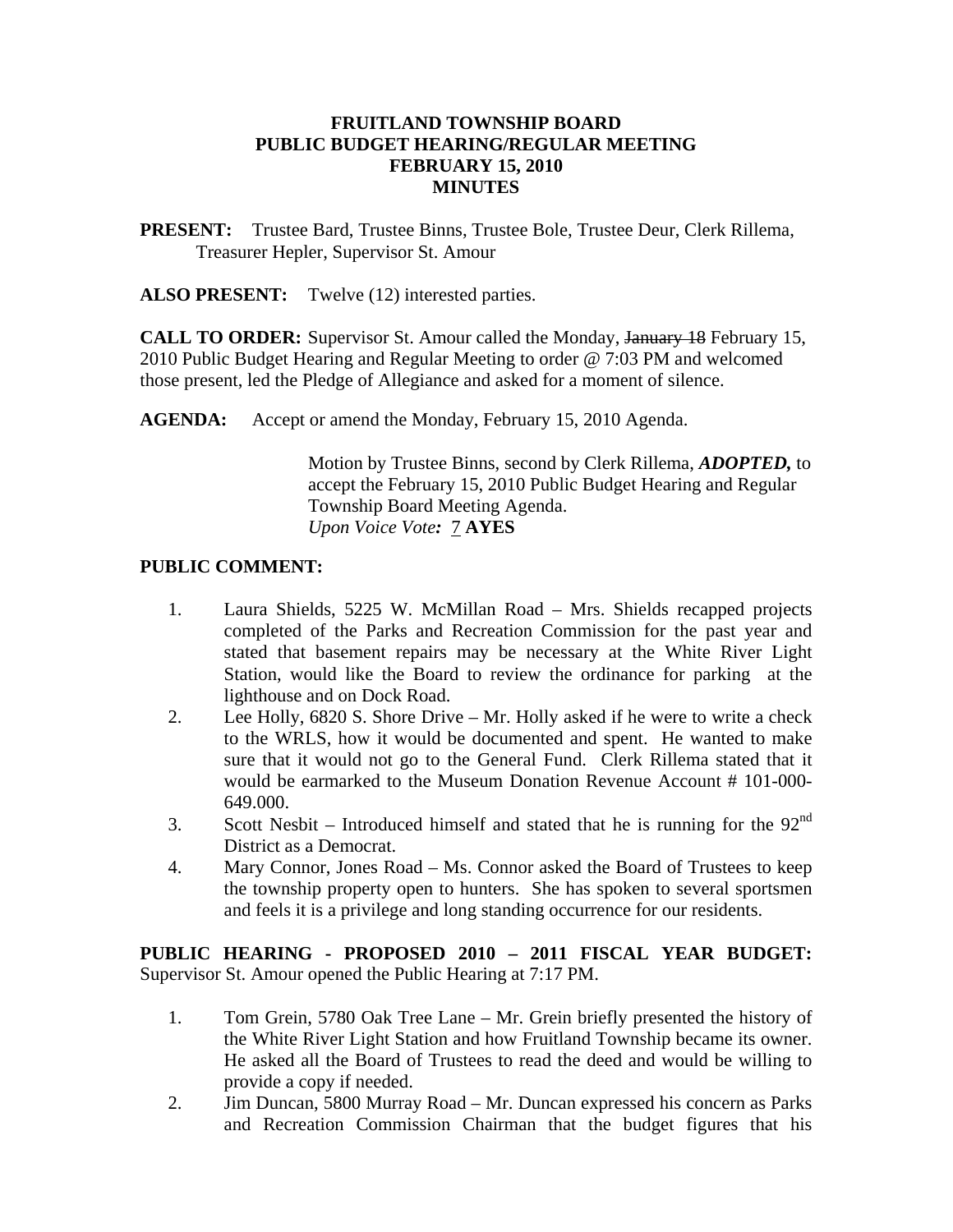commission presented were not reflected in the budget presented tonight. He also indicated there were water problems in the basement of the lighthouse.

3. Lee Holly, 6820 S. Shore Drive – Mr. Holly asked when the budget would be adopted and when the Master Plan of the Parks and Recreation would be presented. Clerk Rillema stated that the budget for the Township is adopted next month on March 31, 2010 and the Parks and Recreation Commission will be holding a Public Hearing on the Master Plan in April.

Supervisor St. Amour closed the Public Hearing at 7:34 PM but one additional person wished to make a statement not realizing the opportunity for comments on the budget was at that time. Supervisor St. Amour re-opened the Public Hearing at 7:35 PM.

4. Betsy Grein, 5780 Oak Tree Lane – Mrs. Grein stated that she rejects any staff or elected official to receive a health insurance fringe. Would like the staff to contribute to their health insurance coverage premium and also would like to see all participate in pay cut.

Supervisor St. Amour closed the Public Hearing at 7:38 PM.

# **BUDGET DISCUSSION:**

Supervisor St. Amour presented the proposed 2010-2011 Fiscal Year Budget by department. Supervisor St. Amour stated that letters were sent to several vendors asking for either a decrease in charge or same rate as 2009-2010. Supervisor St. Amour stated that he has negotiated a new contract with Allied Waste at a lower rate for one year and asked the Board of Trustees if a three year contract would be agreeable. The Board of Trustees agreed that a three year would be okay. Supervisor St. Amour will contact Allied Waste. Health insurance has been budgeted at a 10% increase but no quote has been received due to our renewal time in June. Supervisor St. Amour stated that no wage increases were factored again this year and that the staffing changes that occurred this current fiscal year continue to be satisfactory. Discussion on the Parks and Recreation Commission, Dept. 691, budgeted figures led to increasing the postage account and decreasing the supplies account. Supervisor St. Amour prepared a letter to the Parks and Recreation Commission expressing that the Board of Trustees would consider budget amendments if needed for capital improvements. The Museum, Dept. 746, has increased salary and office help due to reallocation percentages. Clerk Rillema shared information on total costs of the lighthouse keeper salary, benefits, utilities totaling approximately \$28,000.00. She shared her concern that the township residents are paying for an employee of the township to live at the Museum year round even though the light house is only open from approximately Memorial Day to the end of November. She compared the costs involved for salary, benefits, and utilities year round, summer time and weekends only and urged the Parks and Recreation Commission to reduce the expenses. Trustee Bard researched on line other lighthouses in Michigan and how they are funded. She presented her research to Parks and Recreation Chairman Duncan for his review.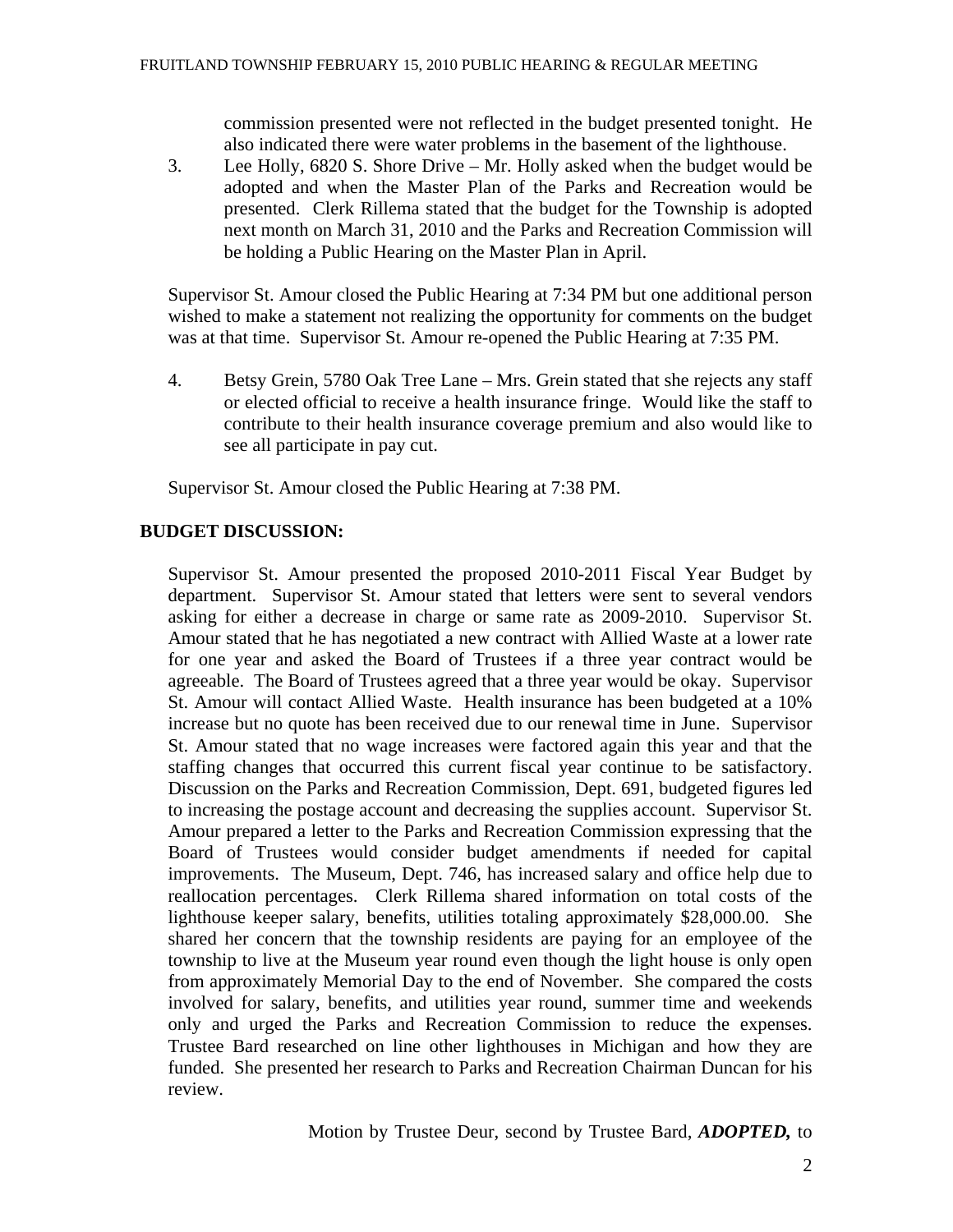suspend the rules to allow open floor discussion and permit audience members to comment on the Museum discussion. *Upon Voice Vote:* 7 **AYES** 

- 1. Betsy Grein, 5780 Oak Tree Lane Mrs. Grein urged the Board to continue supporting the museum. It is our gem. She feels Karen should live at the Museum and states Karen is underpaid.
- 2. Laura Shields, 5225 W. McMillan Road Mrs. Shields cautioned the Board of Trustees to keep in mind that the lack of volunteers in Fruitland Township is evident by having no Blueberry Festival. Who would maintain the displays, and do various light maintenance duties if volunteers were sought? The lighthouse is our jewel.
- 3. Tom Grein , 5780 Oak Tree Lane Mr. Grein suggested giving the Lighthouse back to the government and Mrs. Grein stated that if the Lighthouse is in jeopardy, how can it be saved.

Motion by Trustee Bard, second by Trustee Deur, *ADOPTED,* to unsuspend the rules. *Upon Voice Vote:* 7 **AYES** 

Motion by Trustee Binns, second by Trustee Bard, to make a budget amendment to move \$98,615.38 from Public Works Fund account #130.000.003.000 to Roads Fund account #120.000.001.006 and move \$99,711.64 from Equipment Placement Fund account #145.000.003.001 to Roads Fund account #120.000.001.007. *Roll Call Vote:* Trustee Bole **AYE**, Treasurer Hepler **AYE,** Clerk Rillema **AYE,** Trustee Binns **AYE,** Trustee Deur **AYE,** Trustee Bard **AYE,** Supervisor St. Amour **AYE** 

## **MINUTES:**

Motion by Trustee Bard, second by Trustee Bole, *ADOPTED,* to accept the January 12, 2010 Work Session Minutes and the January 18, 2010 Regular Meeting minutes. *Upon Voice Vote:* 7 **AYES**

## **RECEIPTS & DISBURSEMENTS:**

Motion by Treasurer Hepler, second by Trustee Bole, *ADOPTED,*  to accept the Receipts of \$117,120.34 and Bank Balance and Certificate of Deposits of \$1,073,919.56 for the period of January 1, 2010 through January 31, 2010 as reported by Melissa Hepler, Fruitland Township Treasurer and approve General Fund 101 Disbursements in the amount of \$51,068.11 and Fund 130 Disbursements in the amount of \$450.00 for the period of January 1, 2010 through January 31, 2010, as reported by Karolyn Rillema, Fruitland Township Clerk. *Upon Voice Vote:* 7 **AYES**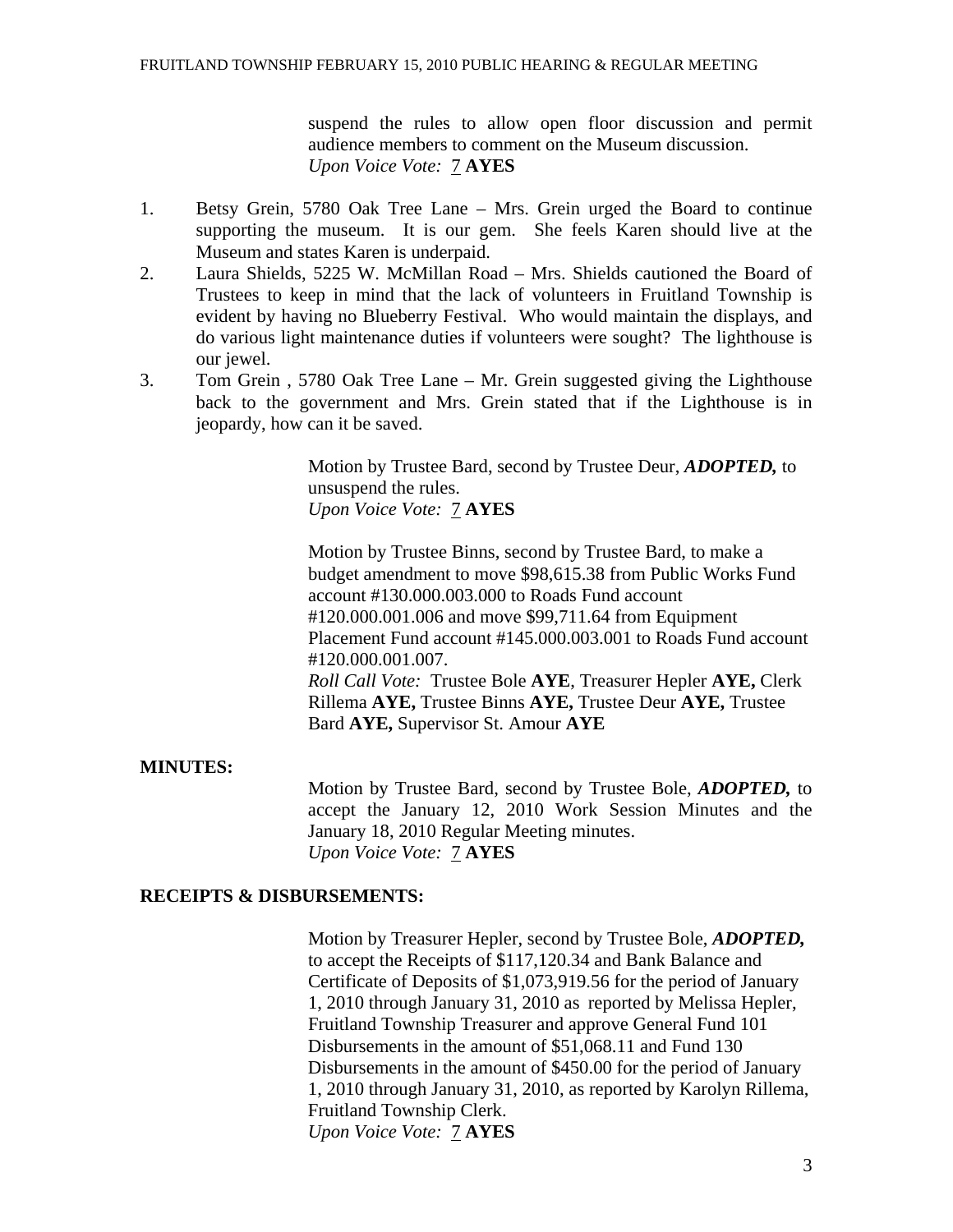Trustee Deur asked the Treasurer and Clerk to research why there continues to be a discrepancy from the previous months ending bank balance, current month's deposits and disbursements and current month's ending bank balance. Clerk Rillema and Treasurer Hepler will work with BS&A to correct the discrepancy.

# **ANNOUNCEMENTS**:

Supervisor St. Amour encouraged all to sign up for e-news and shared the Muskegon County Road Commission's Maintenance Department winter comparison for the last three years. Supervisor St. Amour also provided the Board of Trustees with a newsletter from the MTA explaining that smaller government is more efficient and less expensive. Clerk Rillema provided the Trustees with the 2010 Trustee Review Schedule to review invoices and encouraged all in the audience to complete the 2010 census that will be arriving in March. Census day is April 1, 2010. A copy of the questionnaire is available for review at the township hall. Supervisor St. Amour stated that our 2010-2011 Taxable Value will be decreased by approximately 2 million dollars. Supervisor St. Amour also asked Goeff Hansen who is running for State Senate and Marcia Hovey-Wright who is running for  $92<sup>nd</sup>$  District to introduce themselves.

# **CONSENT AGENDA:**

Motion by Trustee Deur, second by Trustee Bole, *ADOPTED*, to appoint the Citizen's Advisory McMillan Road End Committee and members and the Citizen's Advisory Wireless Service Committee and members through December 31, 2010, reappoint Willie Josephson to the Planning Commission for another 3 year term expiring March 31, 2013 and appoint Kathleen Nearanz to the Board of Review expiring January 1, 2011 @ noon and David Reynolds as Alternate to the Board of Review expiring January 1, 2011 @ noon and re-appoint Eileen Stoffan to the Zoning Board of Appeals for another 3 year term expiring March 31, 2013.

*Upon Voice Vote:* 7 **AYES** 

# **COMMITTEE/BOARD UPDATES –**

- 1. White Lake Ambulance Authority Trustee Bard reported that there was no meeting last month.
- 2. White Lake Fire Authority Trustee Bole reported that the WLFA has applied for the DEQ permit of \$150.00 for the dry hydrants.
- 3. Parks and Recreation Commission Trustee Binns reported that at the last Parks & Recreation Commission meeting they decided to hold a Public Hearing on the Master Plan in April, continued discussion on the budget and have reached a proposed resolution with Marcus Dunes & Winterwood Shores on the Marcus Park issue.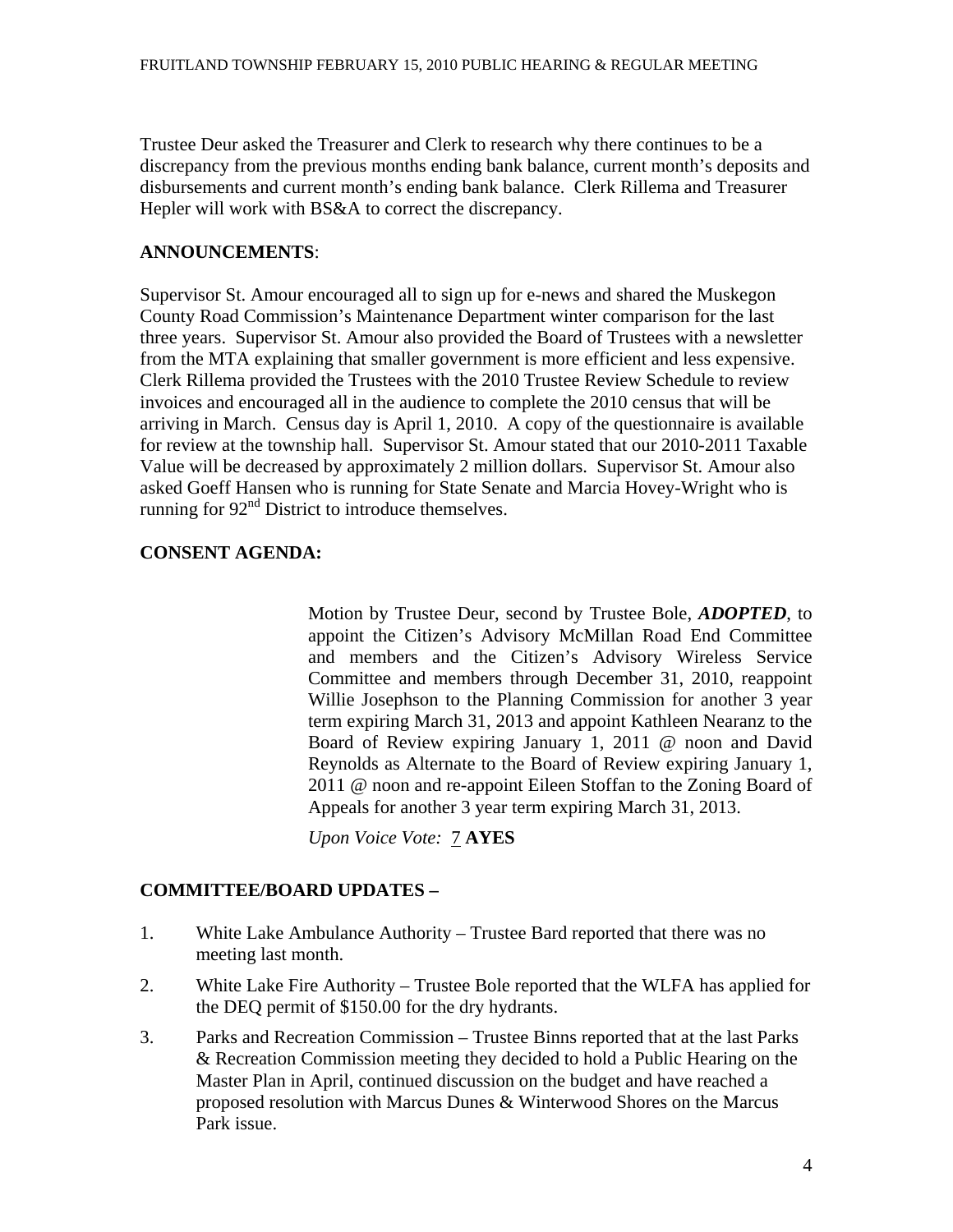- 4. Planning Commission Trustee Deur reported that the Master Plan was adopted and will be sent to all jurisdictions for their files. The driveway/fire code ordinance is still in discussion.
- 5. Muskegon County Regional Water System Board amendments to the Water Ordinance are as follows:

#### **FRUITLAND TOWNSHIP RESOLUTION NO. 2010-02 AMENDING APPENDIX A TO THE FRUITLAND TOWNSHIP WATER ORDINANCE**

- *WHEREAS,* Fruitland Township has adopted an Appendix A to its Water Ordinance, which Appendix A establishes the User Charge Units for the water system within Fruitland Township, and;
- *WHEREAS,* it appears that the Township should adopt the following amendment to Appendix A to provide that the User Charge Units for Laundromats or laundry will be established at one unit per premises plus 0.2 units per pound of laundry as rated by manufacturer.
- *NOW, THEREFORE, BE IT RESOLVED,* that Fruitland Township adopts the amendment to Appendix A, as set forth above, to be effective March 1, 2010, to its Water Ordinance.

Motion by Trustee Deur, second by Trustee Bole, *ADOPTED,* Resolution 2010-02 to adopt amending Appendix A to the Water Ordinance of Fruitland Township.

Upon a roll call vote, with all members present, the members voted as follows:

**"AYE":** Trustee Bard, Trustee Deur, Trustee Binns, Clerk Rillema, Treasurer Hepler, Trustee Bole, Supervisor St. Amour **"NAY":** None

**"ABSENT":** None

*BE IT RESOLVED THAT,* Resolution 2010-02 was adopted by the Board of Fruitland Township, at a regular meeting held Monday, February 15, 2010 at 7:00 PM.

> Karolyn Rillema, Clerk Township of Fruitland

#### **FRUITLAND TOWNSHIP RESOLUTION NO. 2010-07 AMENDING APPENDIX B TO THE FRUITLAND TOWNSHIP WATER ORDINANCE**

- *WHEREAS,* Fruitland Township has adopted an Appendix B to its Water Ordinance, which Appendix A establishes the Rates and Charges for the water system within Fruitland Township, and;
- *WHEREAS,* it appears that the Township should adopt the following amendment to Appendix B to add Section F, which states:

 Section F: Local Water Fund .05 dollars per hundred cubic feet of the commodity charge and \$100 per REU of each connection charge shall be placed in a local water fund by the collecting agency for the Township. If the collecting agency is the County of Muskegon, the funds shall be held in an interest bearing local fund and upon request shall be transferred to the Township's water enterprise fund.

*NOW, THEREFORE, BE IT RESOLVED,* that Fruitland Township adopts the amendment to Appendix B, as set forth above, to be effective March 1, 2010, to its Water Ordinance.

Motion by Trustee Deur, second by Trustee Bard, *ADOPTED,* Resolution 2010-07 to adopt amending Appendix B to the Water Ordinance of Fruitland Township.

Upon a roll call vote, with all members present, the members voted as follows: **"AYE":** Trustee Bard, Trustee Deur, Trustee Binns, Clerk Rillema, Treasurer Hepler, Trustee Bole, Supervisor St. Amour **"NAY":** None **"ABSENT":** None

*BE IT RESOLVED THAT,* Resolution 2010-07 was adopted by the Board of Fruitland Township, at a regular meeting held Monday, February 15, 2010 at 7:00 PM.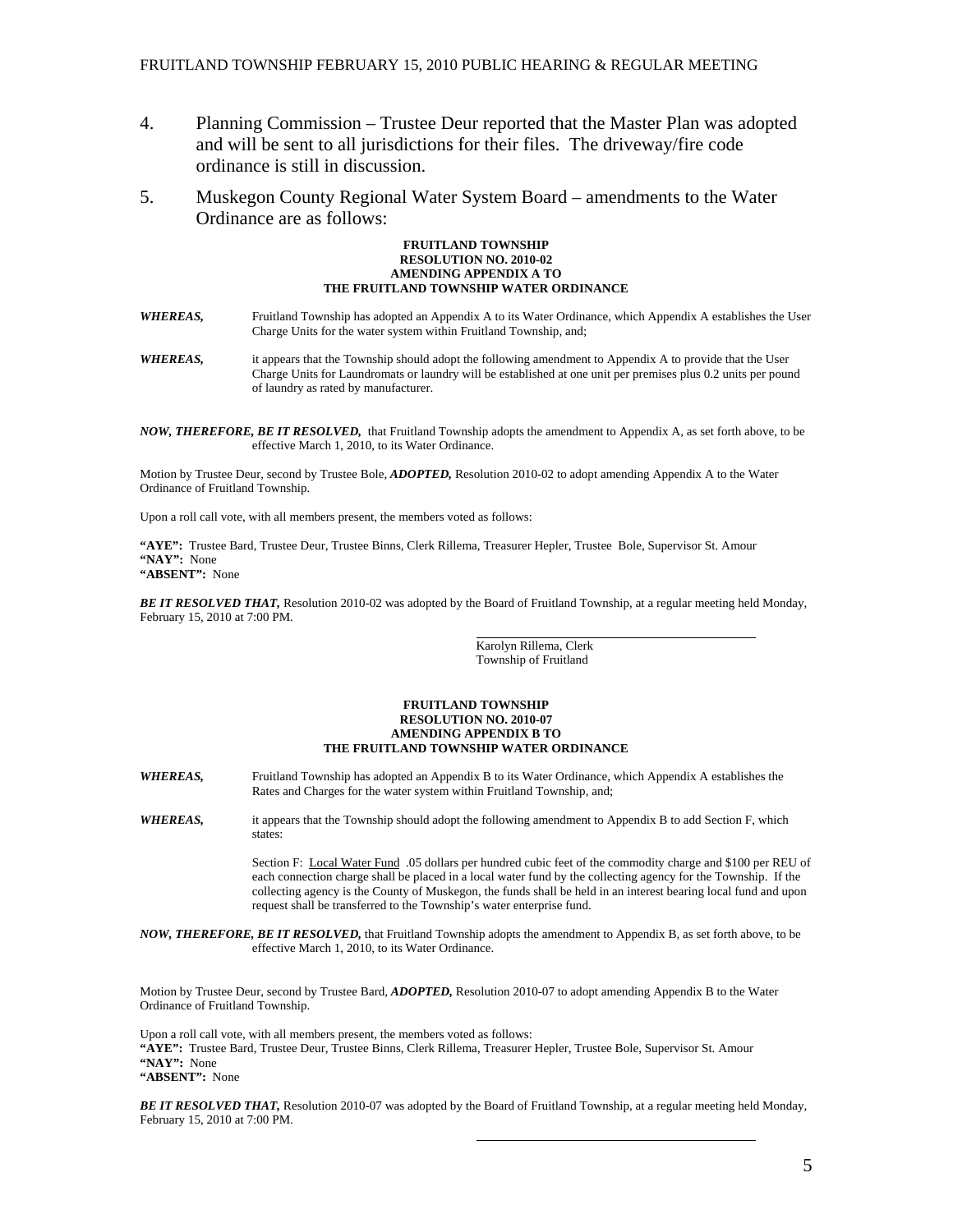Karolyn Rillema, Clerk Township of Fruitland

- 6. Citizen's Advisory Wireless Committee Trustee Deur reported that additional areas in Fruitland Township were updated with Verizon broadband coverage and discussion with the group Azulstar continues.
- 7. Citizen's Advisory Regulatory Ordinance Committee Trustee Bole reported that a meeting of the group is scheduled next week.
- 8. Citizen's Advisory Residential Rental Committee Trustee Deur reported that the Planning Commission is currently looking at the recommendations from this committee.
- 9. Citizen's Advisory McMillan Road End Committee Treasurer Hepler reported that approximately \$985.00 has been received to date in donations for the proposed stairway at McMillan Road End.
- 10. Zoning Board of Appeals Trustee Bole stated that there was no meeting.
- 11. Fred Meijer Berry Junction Rail Trail Supervisor St. Amour stated that he had no report at this time.
- 12. White Lake Public Advisory Council Trustee Deur stated that the WLPAC applied for grant money and is waiting to hear back.

# **OLD BUSINESS -**

- 1. 1562 Duck Lake Road Supervisor St. Amour stated that February 13, 2010 was the date for response by owners at this address. No communication has been received to date. Attorney Eklund will be consulted.
- 2. 5623 Murray Road Supervisor St. Amour stated that the appeal has been received by the courts from the Gardner's and we have 21 days to submit our brief. A court date is scheduled for April 12, 2010.
- 3. Fruitland Township Representation (Joint Planning Commission/West Michigan Shoreline Regional Development Commission) –

 Supervisor St. Amour stated that our request to pay \$500.00 now and \$500.00 in June was rejected by WMSRDC.

> Motion by Clerk Rillema, second by Trustee Deur, *ADOPTED,* to authorize payment to West Michigan Shoreline Regional Development Commission for Joint Planning Commission 2010 dues in the amount of \$1000.00. *Roll Call Vote:* Trustee Bard **NAY,** Trustee Deur **AYE,** Trustee Binns **AYE,** Clerk Rillema **AYE,** Treasurer Hepler **AYE,** Trustee Bole **NAY,** Supervisor St. Amour **AYE**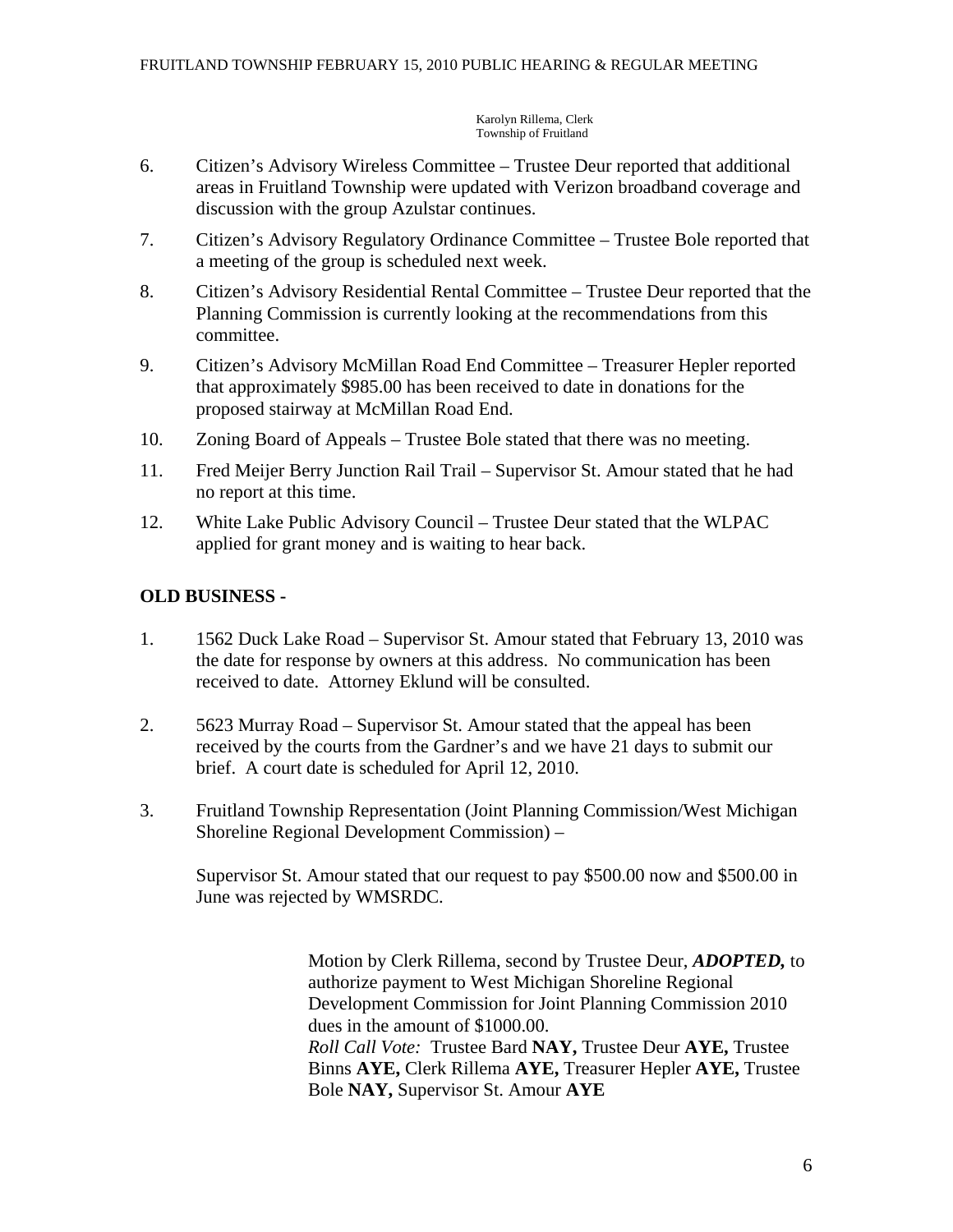4. Road Improvements (MCRC Strategy) –

Motion by Trustee Deur, second by Trustee Bard, *ADOPTED,* to authorize Supervisor St. Amour and Clerk Rillema to sign contract 120 447 974 000 for four road projects totaling \$306,873.00. These four projects consist of Dame, Simonelli, Nestrom and McMillan Roads. *Roll Call Vote:* Trustee Bole **AYE**, Treasurer Hepler **AYE,** Clerk Rillema **AYE,** Trustee Binns **AYE,** Trustee Deur **AYE,** Trustee Bard **AYE,** Supervisor St. Amour **AYE** 

- 5. 2745 Lorenson Road Supervisor St. Amour stated that they were ordered by court to clean up the property and pay \$500.00 to the township by April 4, 2010.
- 6. 3350 Bard Road Supervisor St. Amour stated that they were ordered by court to clean up the property.
- 7. Condemnation Hearings Supervisor St. Amour reported that the next meeting for 6106-245-003-0003-00 – 6168 & 6188 Murray Road is scheduled in March 2010. The property at Nord Road is scheduled for an April 2010 update and July 2010 compliance. The garage on Scenic Drive hearing is scheduled in March 2010 and the house on Scenic Drive is scheduled for July 2010 compliance.
- 8. Township Property (Hunting) A resolution was brought forth but did not pass to allow hunting on certain properties. Trustee Deur stated that because we were involved in a prior liability lawsuit that we would be vulnerable going forward and suggested that individual Board members could be liable personally. Supervisor St. Amour will consult with Attorney Eklund on these matters.
- 9 Community Building Drain Supervisor St. Amour stated that the drain will be repaired when the weather is favorable for the Drain Commissioner to complete the work.

## **NEW BUSINESS –**

1. 2010 – 2011 Supervisor Salary

#### **FRUITLAND TOWNSHIP RESOLUTION NO. 2010 – 03 ESTABLISH SUPERVISOR SALARY FOR FISCAL YEAR 2010 / 2011**

*WHEREAS*, The Township of Fruitland, County of Muskegon, is a general law township established in 1869; and *WHEREAS*, The electorate of the Township of Fruitland, County of Muskegon, elected a Supervisor at a General Election, held November 4, 2008, in accordance with the Election Law of the State of Michigan, to fulfill the duties and responsibilities established by Statutes of the State of Michigan and the Township of Fruitland ; and *WHEREAS*, The Township of Fruitland does not hold an Annual Meeting; and *WHEREAS*, The Township of Fruitland has not adopted an Ordinance to Establish a Salary Compensation Committee;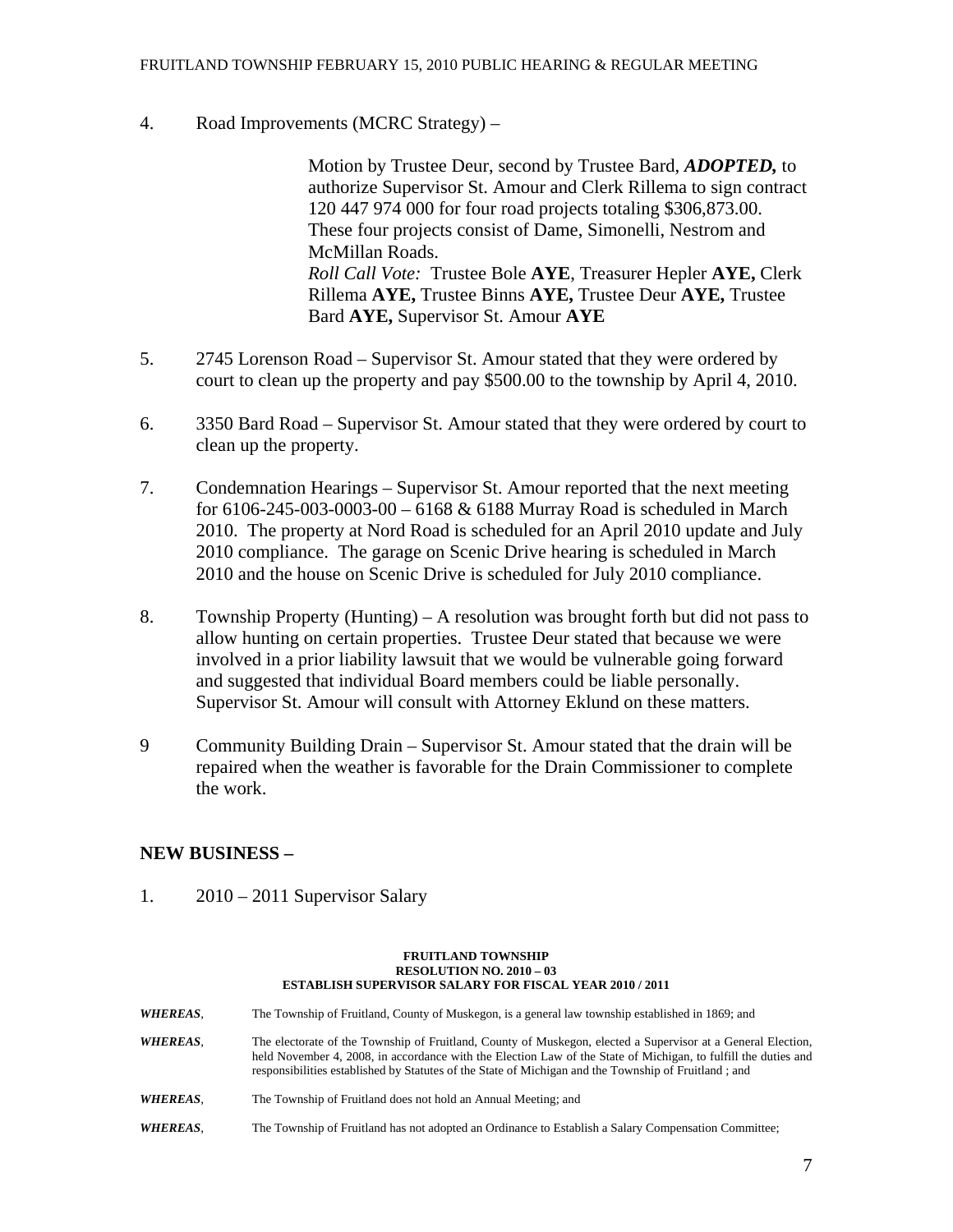### FRUITLAND TOWNSHIP FEBRUARY 15, 2010 PUBLIC HEARING & REGULAR MEETING

*THEREFORE, LET IT NOW BE RESOLVED,* that this resolution identifies the authority of the members of the Fruitland Township Board to determine the salaries of the elected officials, in compliance with MCLA 41.95 (3), and

Motion by Trustee Deur, second by Trustee Bard, *ADOPTED,* Resolution 2010-03 to approve Supervisor Salary for fiscal year 2010 – 2011.

Upon a roll call vote, with all members present, the members voted as follows:

**"AYE"**: Trustee Bard, Trustee Deur, Trustee Binns, Clerk Rillema, Treasurer Hepler, Trustee Bole, Supervisor St. Amour **"NAY"**: None **"ABSENT"**: None

*BE IT RESOLVED THAT*, as of April 1, 2010, the salary of the Supervisor for the Township of Fruitland shall be established at a proper level of \$*31,314.19* for the Fiscal Year of April 1, 2010 through March 31, 2011.

> Karolyn Rillema, Clerk Township of Fruitland

### 2. 2010 – 2011 Clerk Salary

#### **FRUITLAND TOWNSHIP RESOLUTION NO. 2010 – 04 ESTABLISH CLERK SALARY FOR FISCAL YEAR 2010 /2011**

*WHEREAS*, The Township of Fruitland, County of Muskegon, is a general law township established in 1869; and

*WHEREAS*, The electorate of the Township of Fruitland, County of Muskegon, elected a Clerk at a General Election, held November 4, 2008, in accordance with the Election Law of the State of Michigan, to fulfill the duties and responsibilities established by Statutes of the State of Michigan and the Township of Fruitland ; and

*WHEREAS*, The Township of Fruitland does not hold an Annual Meeting; and

*WHEREAS*, The Township of Fruitland has not adopted an Ordinance to Establish a Salary Compensation Committee;

*THEREFORE, LET IT NOW BE RESOLVED,* that this resolution identifies the authority of the members of the Fruitland Township Board to determine the salaries of the elected officials, in compliance with MCLA 41.95 (3), and

Motion by Trustee Deur, second by Trustee Bard, *ADOPTED,* Resolution 2010-04 to approve Clerk Salary for fiscal year 2010 – 2011.

Upon a roll call vote, with all members present, the members voted as follows:

**"AYE"**: Trustee Bard, Trustee Deur, Trustee Binns, Clerk Rillema, Treasurer Hepler, Trustee Bole, Supervisor St. Amour **"NAY"**: None

**"ABSENT"**: None

*BE IT RESOLVED THAT*, as of April 1, 2010, the salary of the Clerk for the Township of Fruitland shall be established at a proper level of \$*31,314.19* as a base salary for the Fiscal Year of April 1, 2010 through March 31, 2011.

> Karolyn Rillema, Clerk Township of Fruitland

### 3. 2010 – 2011 Treasurer Salary

#### **FRUITLAND TOWNSHIP RESOLUTION NO. 2010 – 05 ESTABLISH TREASURER SALARY FOR FISCAL YEAR 2010 /2011**

- *WHEREAS*, The Township of Fruitland, County of Muskegon, is a general law township established in 1869; and *WHEREAS*, The electorate of the Township of Fruitland, County of Muskegon, elected a Treasurer at a General Election, held November 4, 2008, in accordance with the Election Law of the State of Michigan, to fulfill the duties and responsibilities established by Statutes of the State of Michigan and the Township of Fruitland ; and
- *WHEREAS*, The Township of Fruitland does not hold an Annual Meeting; and
- *WHEREAS*, The Township of Fruitland has not adopted an Ordinance to Establish a Salary Compensation Committee;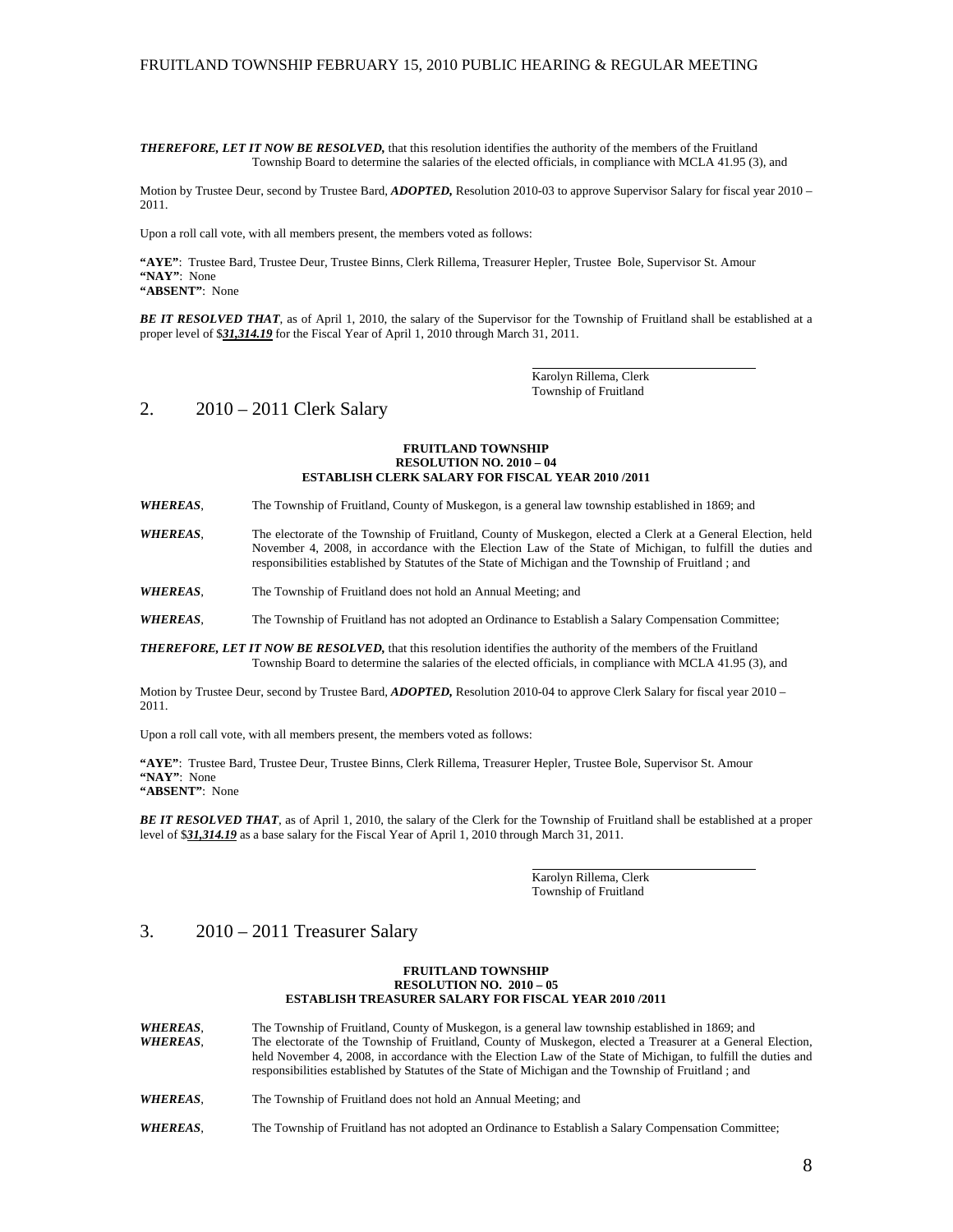### FRUITLAND TOWNSHIP FEBRUARY 15, 2010 PUBLIC HEARING & REGULAR MEETING

*THEREFORE, LET IT NOW BE RESOLVED,* that this resolution identifies the authority of the members of the Fruitland Township Board to determine the salaries of the elected officials, in compliance with MCLA 41.95 (3), and

Motion by Trustee Deur, second by Trustee Bard, *ADOPTED,* Resolution 2010-05 to approve Treasurer Salary for fiscal year 2010 – 2011.

Upon a roll call vote, with all members present, the members voted as follows:

**"AYE"**: Trustee Bard, Trustee Deur, Trustee Binns, Clerk Rillema, Treasurer Hepler, Trustee Bole, Supervisor St. Amour **"NAY"**: None

**"ABSENT"**: None

*BE IT RESOLVED THAT*, as of April 1, 2010, the salary of the Treasurer for the Township of Fruitland shall be established at a proper level of \$31,314.19 for base salary with both winter and summer tax collection, for the Fiscal Year of April 1, 2010 through March 31, 2011.

> Karolyn Rillema, Clerk Township of Fruitland

### 4. 2010 – 2011 Trustees Salary

#### **FRUITLAND TOWNSHIP RESOLUTION NO. 2010 - 06 ESTABLISH TRUSTEE SALARY FOR FISCAL YEAR 2010 /2011**

*WHEREAS*, The Township of Fruitland, County of Muskegon, is a general law township established in 1869; and

*WHEREAS*, The electorate of the Township of Fruitland, County of Muskegon, elected four Trustees at a General Election, held November 4, 2008, in accordance with the Election Law of the State of Michigan, to fulfill the duties and responsibilities established by Statutes of the State of Michigan and the Township of Fruitland ; and

*WHEREAS*, The Township of Fruitland does not hold an Annual Meeting; and

*WHEREAS*, The Township of Fruitland has not adopted an Ordinance to Establish a Salary Compensation Committee;

*THEREFORE, LET IT NOW BE RESOLVED,* that this resolution identifies the authority of the members of the Fruitland Township Board to determine the salaries of the elected officials, in compliance with MCLA 41.95 (3), and

Motion by Trustee Deur, second by Trustee Bard, *ADOPTED,* Resolution 2010-06 to approve Trustee Salary for fiscal year 2010 – 2011.

Upon a roll call vote, with all members present, the members voted as follows:

**"AYE"**: Trustee Bard, Trustee Deur, Trustee Binns, Clerk Rillema, Treasurer Hepler, Trustee Bole, Supervisor St. Amour **"NAY"**: None

**"ABSENT"**: None

*BE IT RESOLVED THAT*, as of April 1, 2010, the salary of each of the Trustees for the Township of Fruitland shall be established at a proper level of \$*3,659.28* for the Fiscal Year of April 1, 2010 through March 31, 2011.

> Karolyn Rillema, Clerk Township of Fruitland

- 5. MTA  $26<sup>th</sup>$  Annual Township Official Conference Supervisor St. Amour advised the Board of Trustees of an upcoming conference. If anyone is interested in attending to advise him as soon as possible.
- 6. Fruitland Township Hall Hours Supervisor St. Amour stated that the township hours would be changed at the start of the new fiscal year, April 1, 2010. Thursday will be changed back to 9:00 AM to 4:00 PM starting April 1, 2010 due to small interest in the extended hours.
- 7. MTA Education Conference Update Supervisor St. Amour asked for this to be